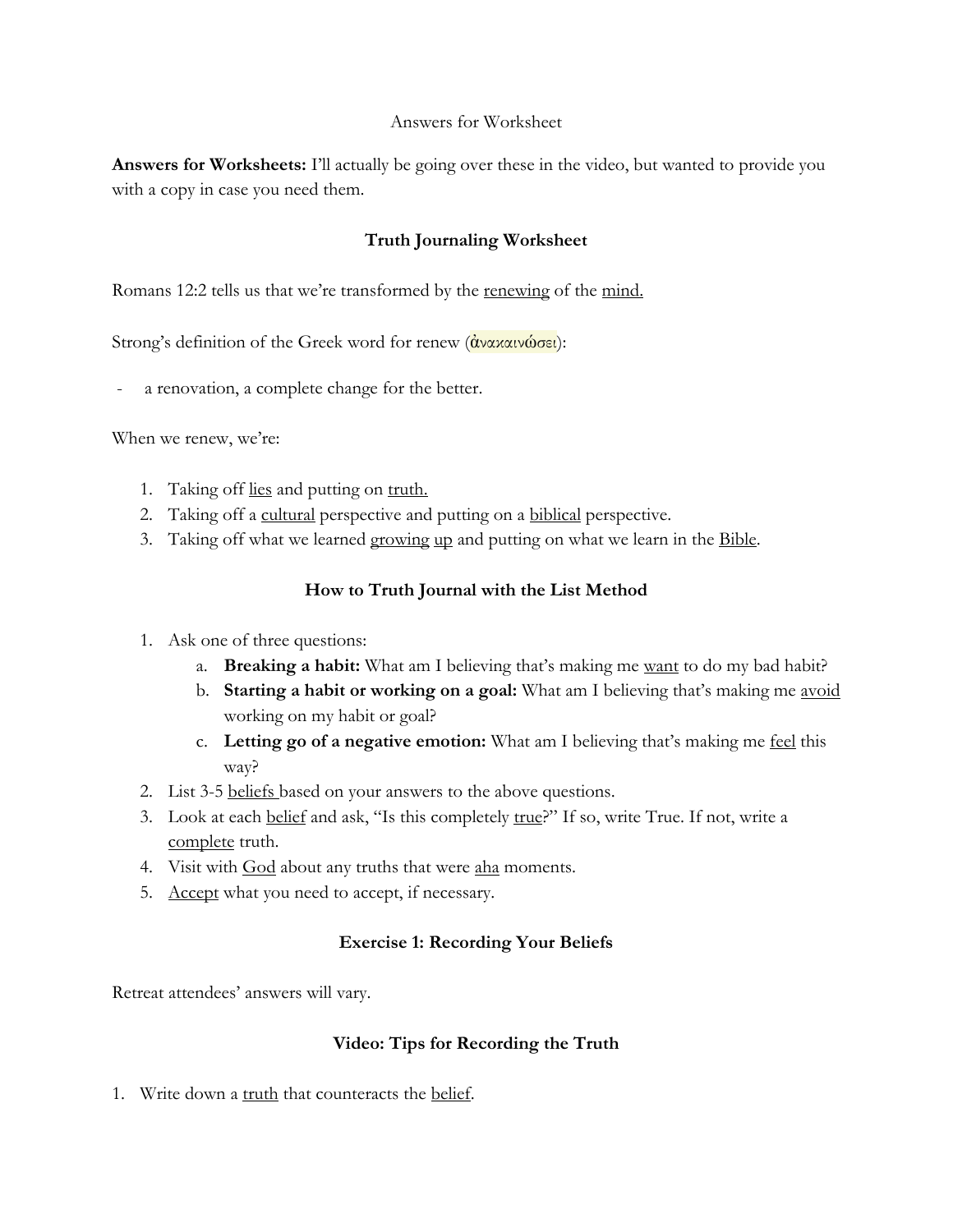- a. **Lie:** I'll start tomorrow.
- b. **Truth that doesn't fit the lie:** I should probably start today. (Note: the truth should answer the question, Will I really start tomorrow?)
- c. **Truth that fits the lie:** If I break this tonight, I'll have a far less chance of following my boundaries tomorrow. Usually, 'I'll start tomorrow' is an excuse to live with abandon today in ways that are not good for me. Lord, help me to start today. Give me the desire and the strength to follow my boundaries today.
- 2. Record the full truth.
	- a. **Half-truth:** It's not a big deal if I break my boundaries.
	- b. **Full truth:** It's not a big deal if I don't want to break my phone habit. But I do want to break this habit, so it *is* a big deal! Every time I break my boundaries, what I'm really saying is that I have no boundaries and I can pick up my phone whenever I want. That would be like me saying, hey, I'm going to be faithful to my husband except for the days I don't feel like being faithful. You either have boundaries or you don't. If I want to develop the habit of no phone at night, I need to follow my boundaries *all* the time.
- 3. Record enough truth.
	- a. **Belief:** I need a little excitement in my life.
	- b. **Minimal truth:** I *don't* need excitement in my life!
	- c. **Enough truth:** I don't need excitement, but excitement is a pleasant gift. The questions I need to ask are 1) Does God approve of this way of this type of excitement, 2) are there consequences to this form of excitement, and 3) do I actually enjoy this type of excitement? The truth is that the phone is an easy distraction, and I don't even enjoy it that much. I think I'll read a book or do something that would be more rejuvenating.
- 4. Look for biblical and/or practical truth.
	- a. **Belief:** I want to look at my phone so I should look at my phone.
	- b. **Practical truth:** Just because I want to do something doesn't mean I should do it. If I did and said everything I felt like doing and saying, my life would be a disaster and I would probably have no friends! The truth is, I want to look at my phone, so I better find something else to do so I'm not tempted to look at my phone! Also, I should put it far away from me so I'm less likely to look at it!
	- c. **Biblical truth:** God never said, "Barb, trust your feelings. Do what you want to do!" Instead, Jesus said things like deny yourself and lay down your life for others and put God first! God does not want me to be on my phone all night because He wants me to live an abundant life, walk in the Spirit, and love others well. Since I tend to be addictive with my phone, I need boundaries. And this evening boundary is a good boundary for